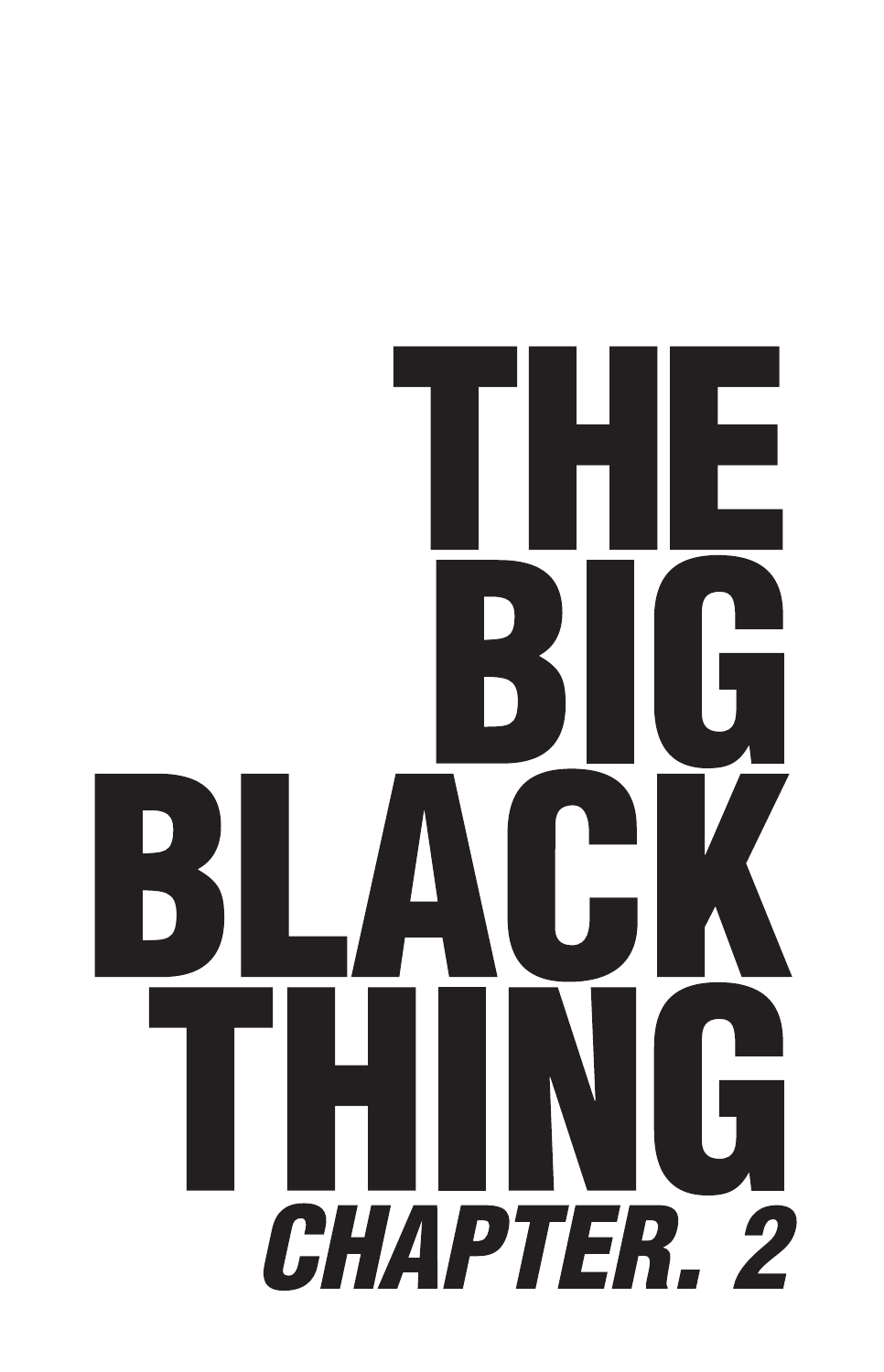# $\overline{\mathbf{2}}$ **CHAPTER.**

**Edited by** Michael Mohammed Ahmad and Winnie Dunn

**Aboriginal and Torres Strait Islander writing edited by** Ellen van Neerven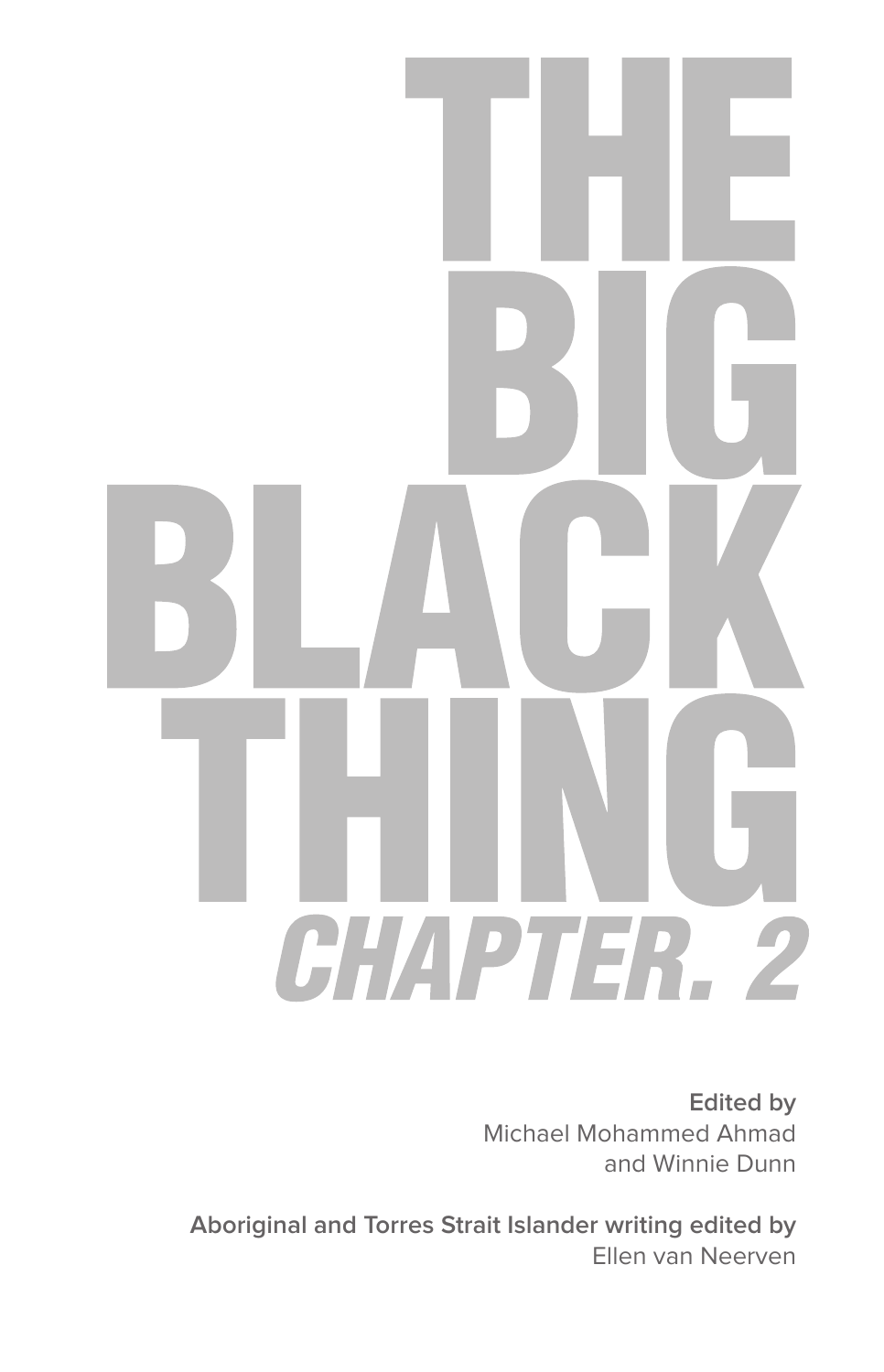First published in 2018 from the Writing and Society Research Centre at Western Sydney University by Sweatshop: Western Sydney Literacy Movement Bankstown Campus, Building 3, Room G.42 Locked Bag 1797, Penrith NSW 2751 www.sweatshop.ws Text copyright © to the authors Printed and bound by McPherson's Printing Group Cataloguing-in-Publication data is available from the National Library of Australia ISBN 978-0-9924886-7-3 (paperback)

No part of this publication may be reproduced, stored in a retrieval system or transmitted in any form or by any means electronic, mechanical, photocopying or otherwise without the prior permission of the publisher. The moral rights of the authors have been asserted. Design and typesetting by Nadine Beyrouti & Elaine Lim 2018







WRITING AND SOCIETY RESEARCH CENTRE



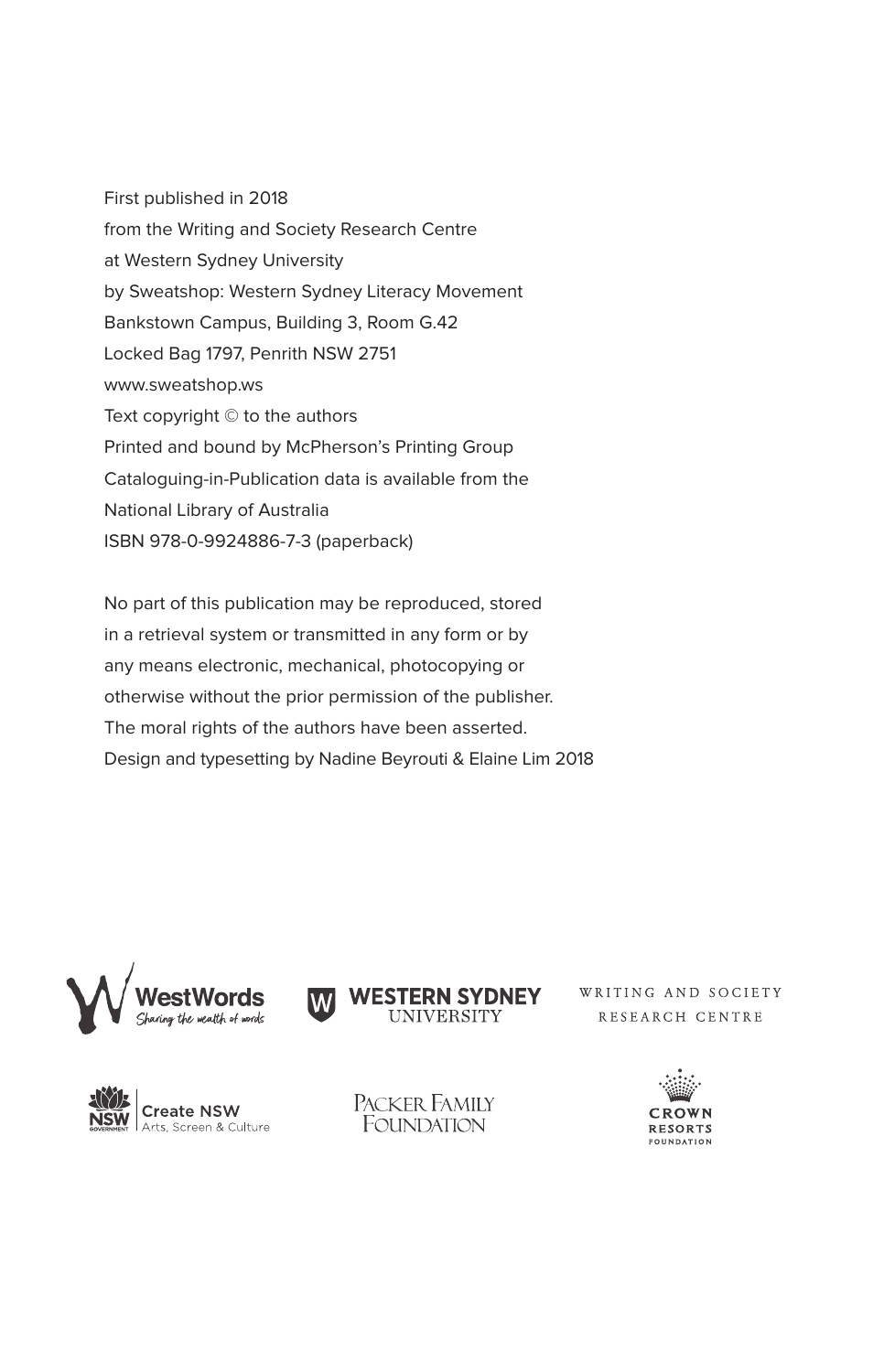# Acknowledgements

This project has been an initiative of Sweatshop: Western Sydney Literacy Movement in partnership with WestWords: Western Sydney's Literature Development Organisation and the Western Sydney University Writing and Society Research Centre.

This project is supported by the NSW Government through Create NSW, and the Crown Resorts Foundation and Packer Family Foundation, and Western Sydney University.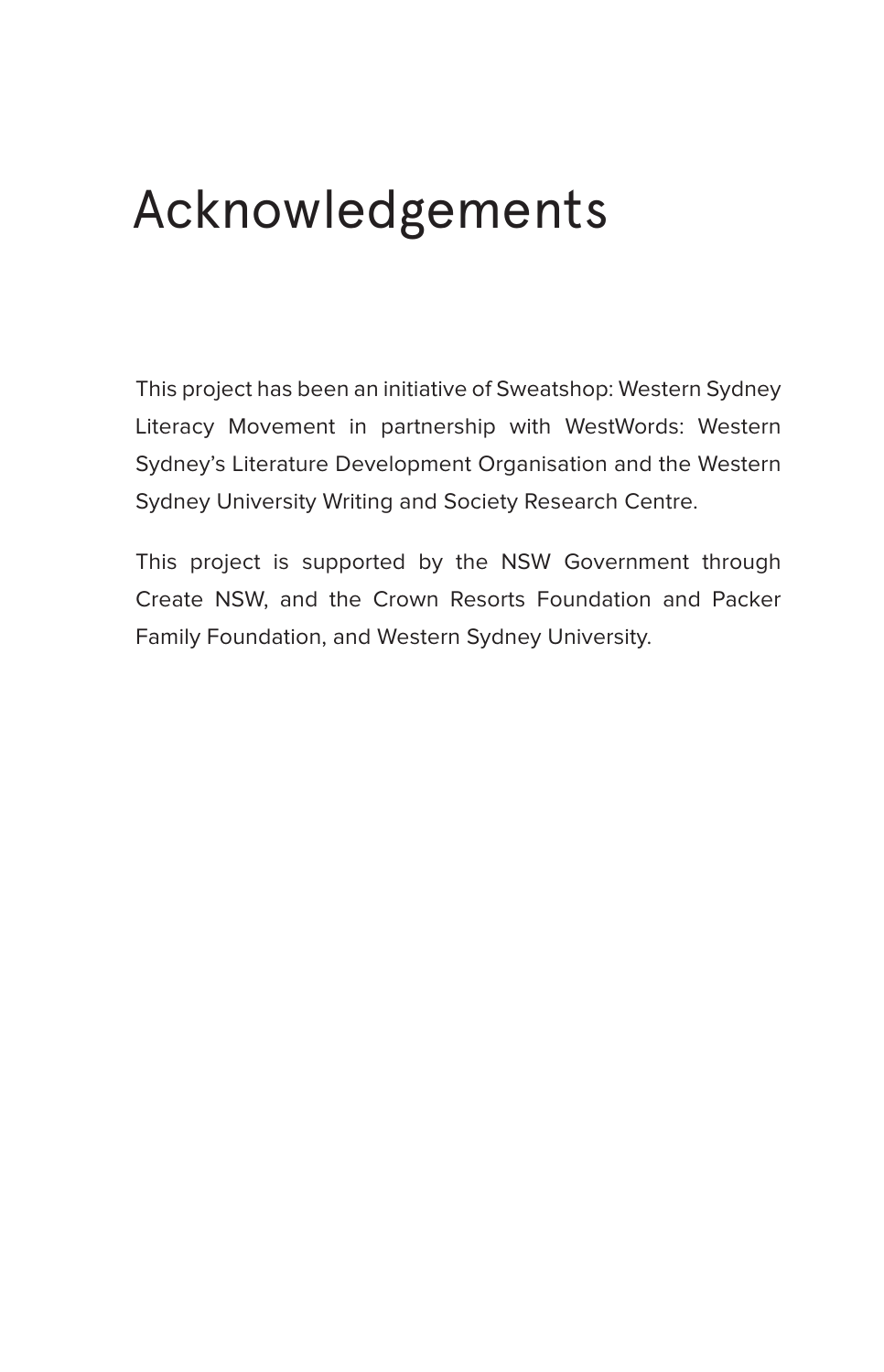# Production Team

**Editors** / Michael Mohammed Ahmad and Winnie Dunn

**Editor: Aboriginal and Torres Strait Islander Writing** / Ellen van Neerven

**Assistant Editor** / Shirley Le: 2017 WestWords Western Sydney Emerging Writers' Fellow

**Layout and Design** / Nadine Beyrouti and Elaine Lim

**School Workshop Facilitators** / Winnie Dunn, Ellen van Neerven, Shirley Le, Mariam Cheik-Hussein, Louisa Badayala, Tamar Chnorhokian, Khalid Warsame and Michael Mohammed Ahmad

**Special Thanks** / Michael Campbell, Executive Director, WestWords / Anthony Uhlmann, Director, Western Sydney University Writing and Society Research Centre / Anne McLean, Manager, Schools Engagement, Western Sydney University / Jacqui Cornforth, Pathways to Dreaming Project Officer, Western Sydney University / Josh Mason, Pathways to Dreaming Project Officer, Western Sydney University / Kate Clarkson, Creative Arts EAL/D Teacher, Lurnea IEC and High School / Helen Lee, Head Teacher, Lurnea IEC / Andrea Soto, Refugee Support Officer, Lurnea High School / Ahmed Ibrahim, Student, Lurnea High School / Omar Al Lahibi, Student, Lurnea High School / Maha Adler, Head Teacher English, Languages and EAL/D, Sir Joseph Banks High School / Dionissia Tsirigos, Head Teacher English, Wiley Park Girls High School / Fatma Akkawi, English/HSIE Teacher, Wiley Park Girls High School / Augusta Supple, Senior Manager, Engagement, Partnerships and Development, Create NSW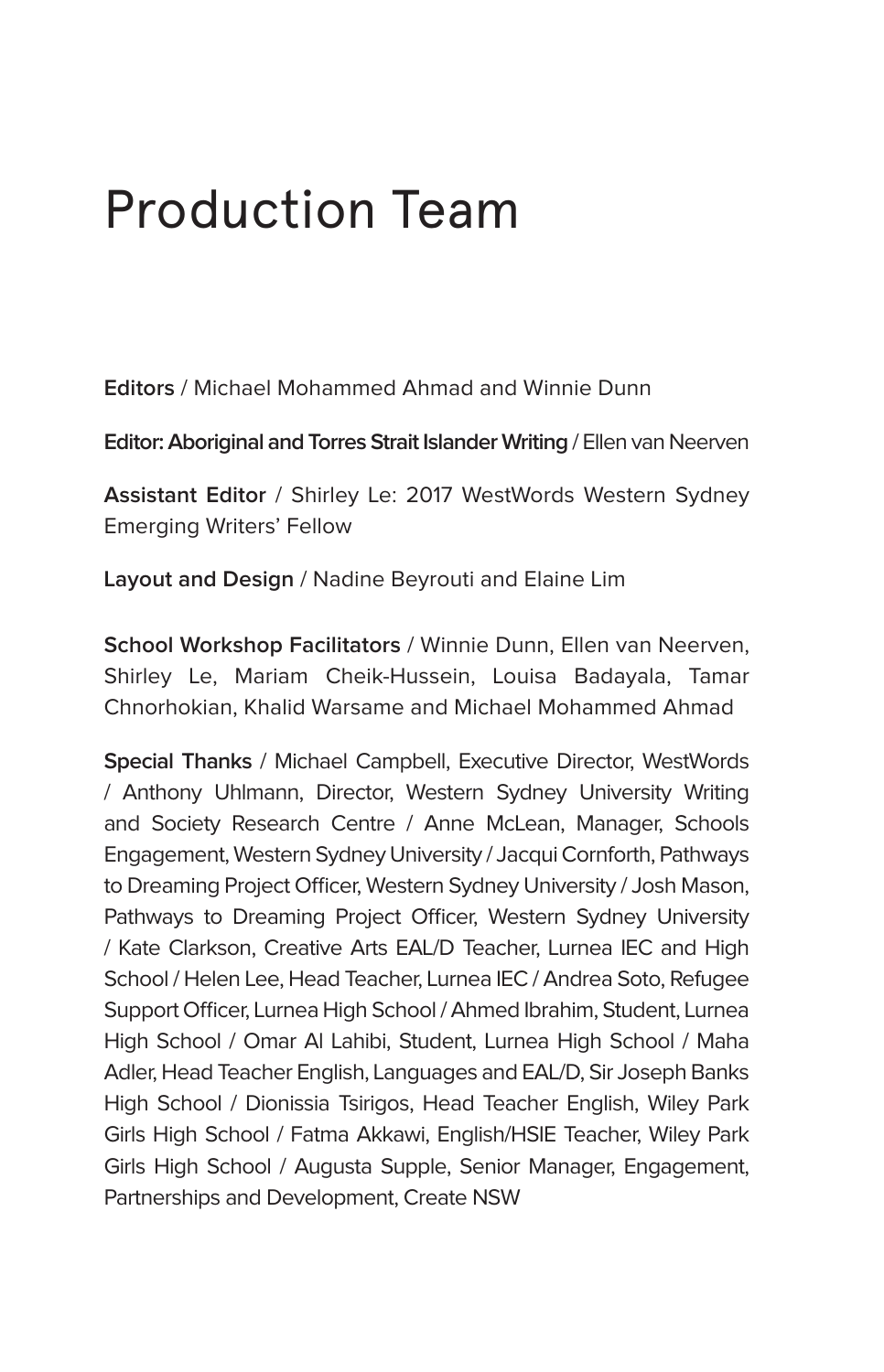#### Foreword

People always assume that the title of our anthology means something perverse. 'The Big Black Thing? More like my big black shit!' one high school student smirked as the boys howled with laughter.

Jokes aside, The Big Black Thing always captures attention wherever it is presented. The title was originally borrowed from an Instagram caption written by lina Kastoumis, which featured in Chapter. 1. Now the title of our anthology series is more like a metaphor for Sweatshop's version of contemporary Australian literature, which carries and reclaims stories written by marginalised people from Indigenous and culturally and linguistically diverse backgrounds.

The Big Black Thing: Chapter. 1 was launched at Walsh Bay for the Sydney Writers' Festival in May 2017. We invited every contributor to take part in the celebration and enter a privileged literary space previously closed off to most minority communities from Western Sydney. Our writers travelled from Bankstown, Blacktown, Parramatta, Mt Druitt, Penrith, Auburn and Liverpool to participate. It was a full house. Right when the doors closed, young refugee writers from Lurnea High School knocked on the windows trying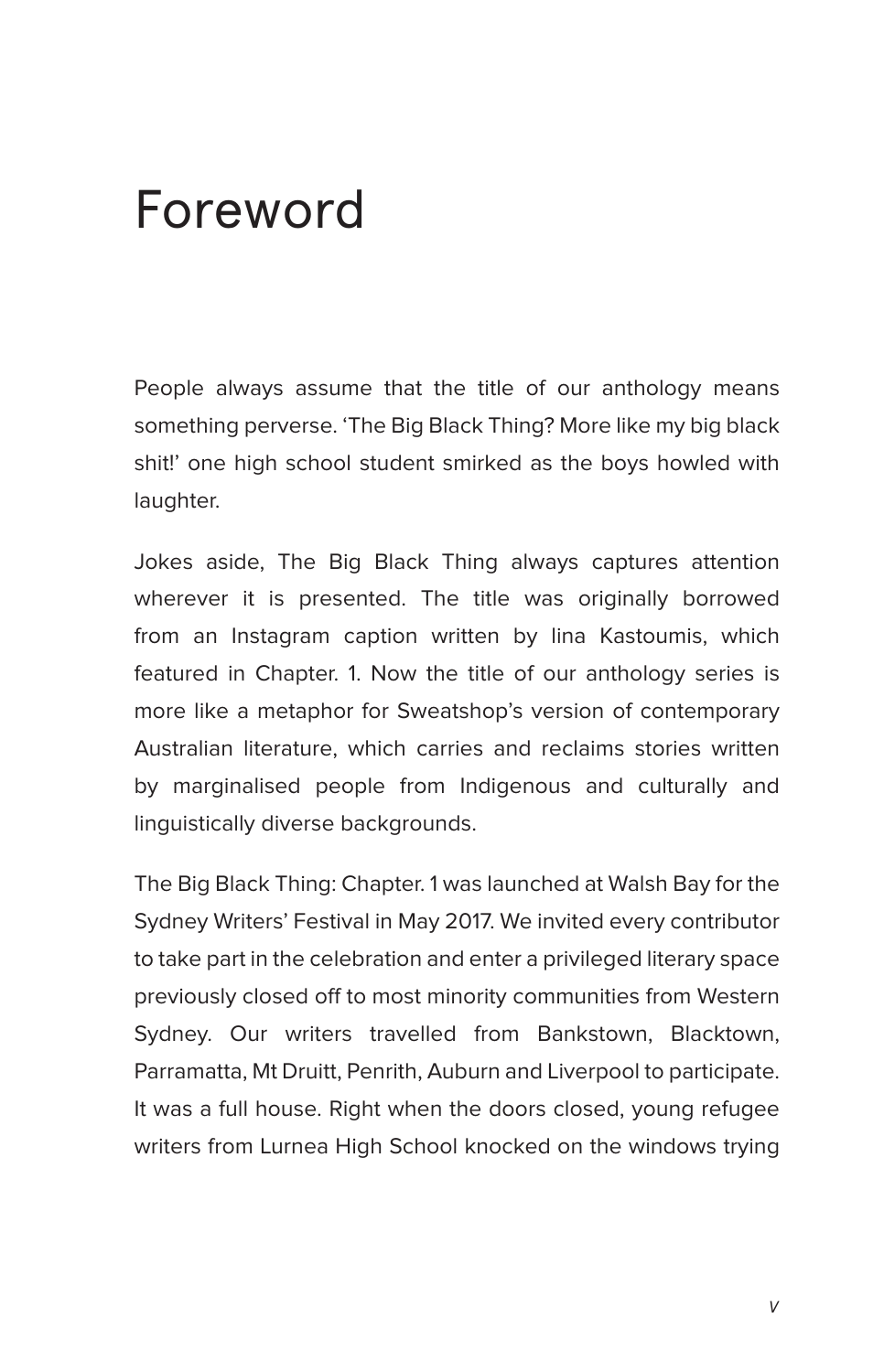to get into their own event. With every seat taken, those of us from Sweatshop chanted, 'Let Them In!' The organisers eventually violated fire safety codes just for us to stop yelling. This is how I've seen The Big Black Thing attempt to transform literature and lives: It has opened doors to showcase writing that pushes back against racist, sexist, classist and queerphobic narratives produced in Australia and around the world by mainstream media, art and television. As author and feminist Chimamanda Ngozi Adichie argues, when the marginalised write against, beyond and despite dangerous single narratives, we create awareness, multiplicity and original contributions to world knowledge.

Weaved into this second issue of The Big Black Thing are new and familiar writers from the Western Sydney Writers Group, who have reclaimed their hybrid identities through prose and poetry. Shirley Le and Stephen Pham remember Auburn-born, Myuran Sukumaran, a member of the Bali Nine who was executed in 2015 by the Indonesian Government for drug trafficking. Monikka Eliah finds her nana in a knitted jumper, Peter Polites examines the relationship between local and international violence against queer men of colour, Tamar Chnorhokian shows us what it means to be a 'sik bitch' and Gabby Florek reveals the 'Brown hand of God' in her Afro Peruvian ancestry. Amanda Yeo writes about the awkward stumbles and casual puns in flirting, Adam Anderson speaks to the diaspora of being a mixed-raced Indonesian man in his ancestral homeland, Samantha Hogg fights off her inner demons with a sprained ankle and Tien Tran brings the suburbs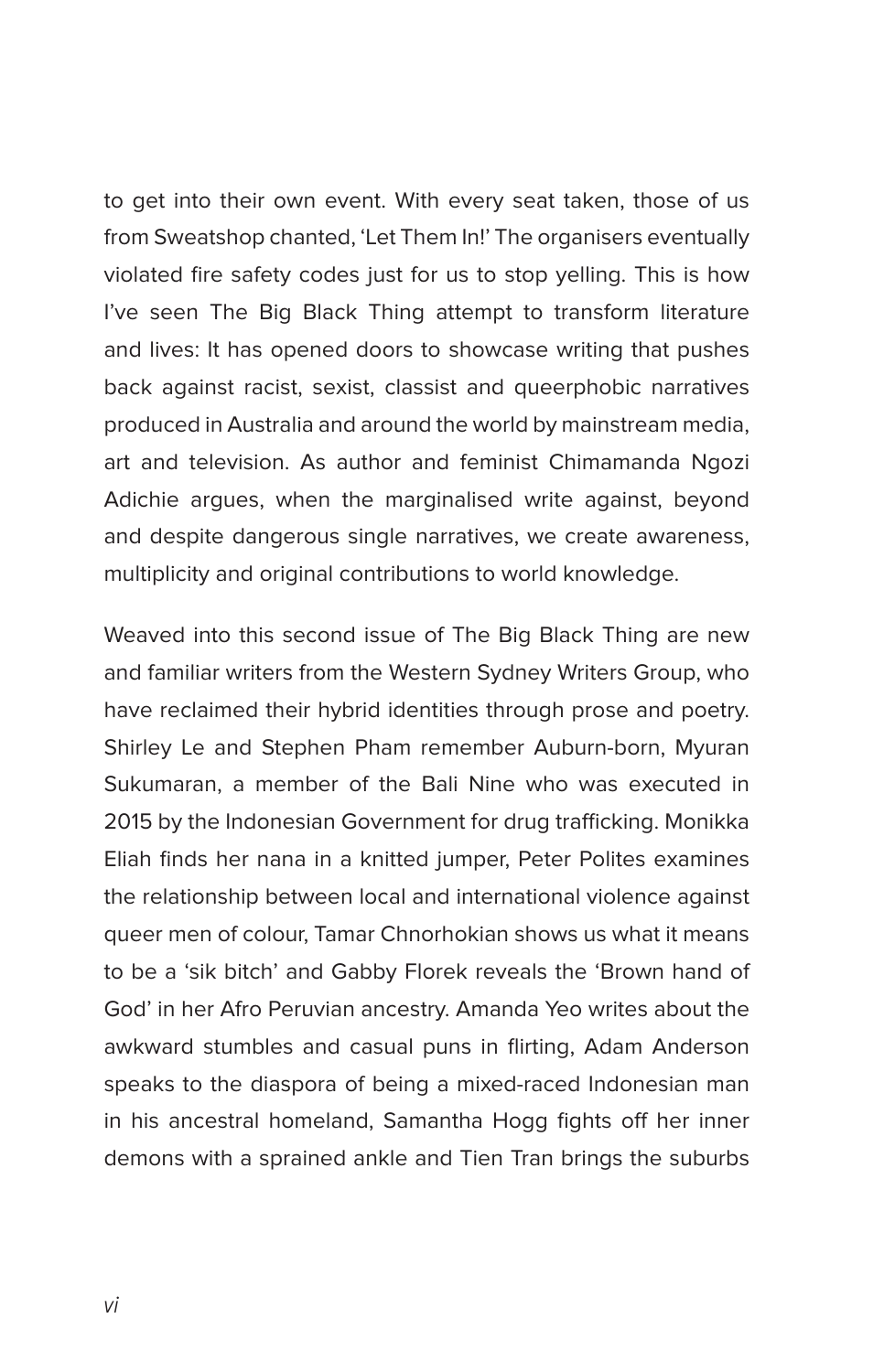of Perth to the doorstep of Western Sydney in a 'stupid-ass' orange car. Once again, there is also an exciting collection of poetry from the Western Sydney Writers Group featured in The Big Black Thing: Omar Sakr spills Arab identity across Lurnea, Kane Harrington re-introduces us to the might of the pen, Jason Gray street talks from above and Evelyn Araluen maps out Dodge City, lined with goanna trees, COSTCO and Macca's.

Alongside these contributions are the works of young writers from Sir Joseph Banks High School, Lurnea High School and Wiley Park Girls High School. Students from first, second and third generation Arab, African, East Asian, South Asian, South-East Asian and Pasifika backgrounds take readers through the burnt rubber roads of the Hume Highway to midnight gunfire in the streets of Baghdad.

The pages within this book also include a series of untitled works by young Aboriginal and Torres Strait Islander writers from Glenmore Park High School, Kingswood High School and St Clair High School. This particular content was curated and edited by award-winning Yugambeh author Ellen van Neerven, and the stories of First Nation Australians speak for themselves loud and clear.

Lastly, The Big Black Thing: Chapter. 2 is blessed with six artworks from this year's feature artist, Emma Hicks. I first met Emma at a Sweatshop picnic in 2017 and immediately came to admire her empathy for mundane phenomena. I remember Emma alerting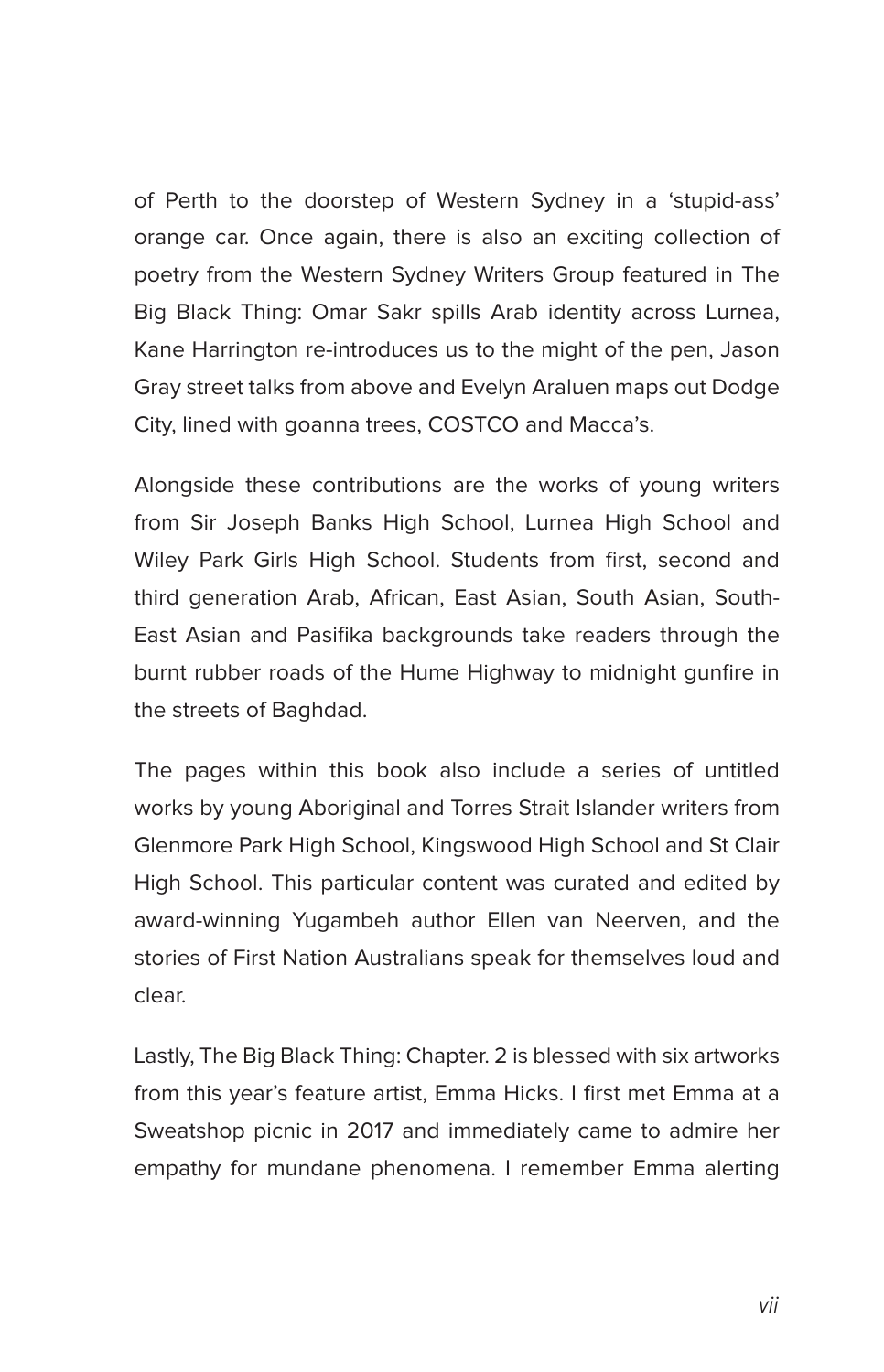me to a small common myna bird lying in the dirt of Auburn Botanic Gardens. We thought it died until it rustled its feathers and flew upward. This is what Emma's collection of artworks, titled 'Conversations: feathers, quandongs and tracks', reminds me of – using ink to cast footprints, seedlings and feathers, she has created conversations about responsibilities, ethics and stories in the places we inhabit.

Even in the year 2018, Australia remains a country that seems to lack the kind of mainstream literature which reflects the colour of our history and modern society. Here again, in the pages ahead, is a collection of prose and poetry that go against, beyond and despite a mono-cultural version of Australia. Here again is this big black thing…

*Winnie Dunn / Sweatshop Manager and Editor*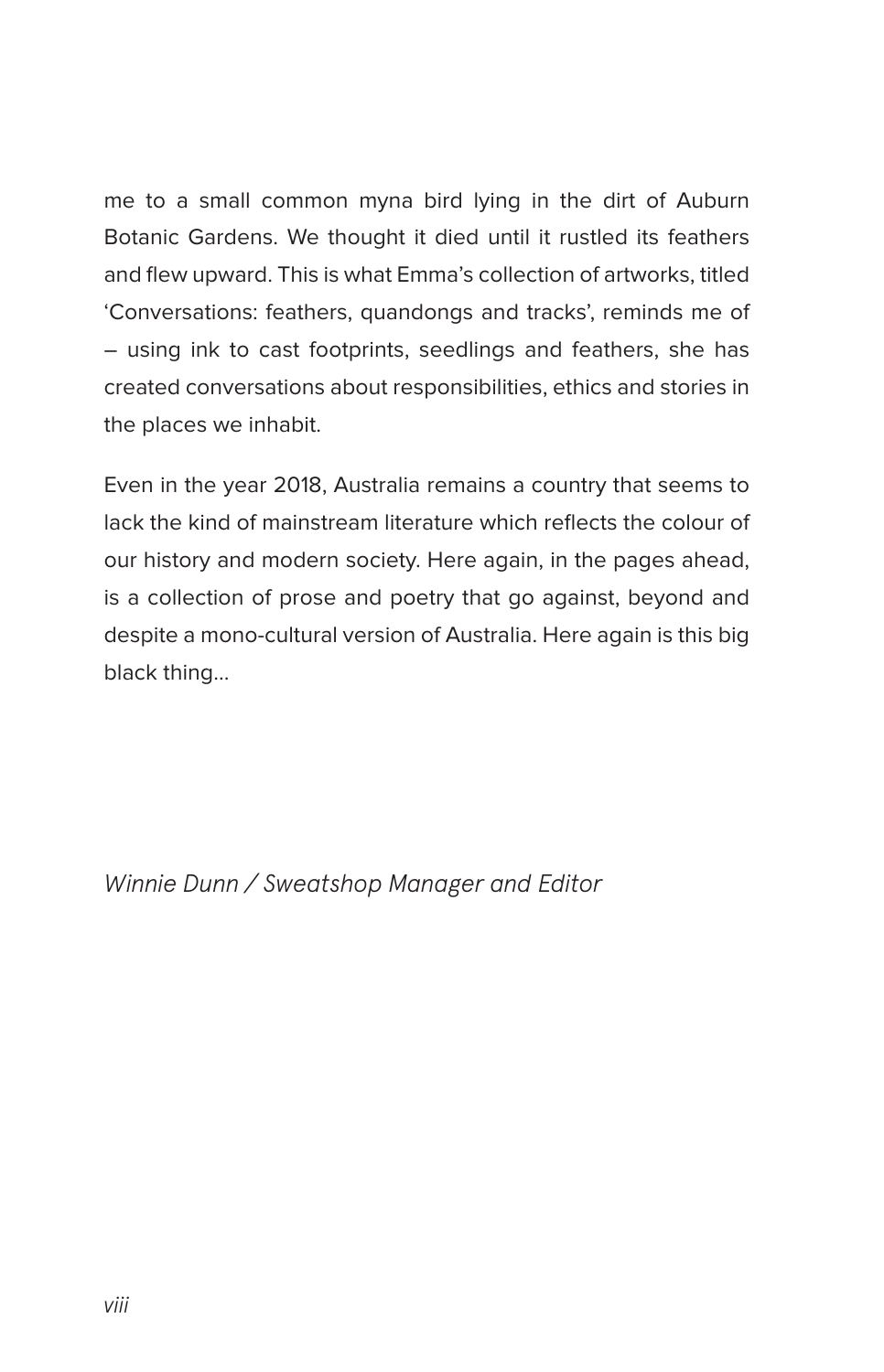| Talk Shit by Auckland Uati                          | 15 |
|-----------------------------------------------------|----|
| Dark, Putrid Lines by Marko Poletanovic             | 16 |
| Bankstown's National Anthem by Paris Caroline Henry | 18 |
| Love for Xu Wu by John Truong                       | 20 |
| Western Sydney by Michel Anderson                   | 23 |
| Iman by Marouf Alameddine                           | 25 |
| <b>Guard Up by Ebony Annor</b>                      | 27 |
| bà by Jessica Vu                                    | 29 |
| Kalitsounia by Joanne Georgousaki                   | 33 |
| Punchbowl by Jaafar Ibrahim                         | 35 |
| <b>Fingerguns</b> by Amanda Yeo                     | 37 |
| <b>Gold Digger by Suleiman Suleiman</b>             | 44 |
| On the Way to Sydney by Omar Sakr                   | 46 |
| 923 Bus by Cloe Letele                              | 48 |
| A Hijabi's Fitted Dress by Bassima Hadid            | 49 |
| Wallah by Eman Arja                                 | 51 |
| Lakemba/Punchbowl by Farah Abdelkarim               | 54 |
| Malay by Evelyn Araluen                             | 57 |
| Harambe by Farah Abdelkarim and Shayma Assaad       | 60 |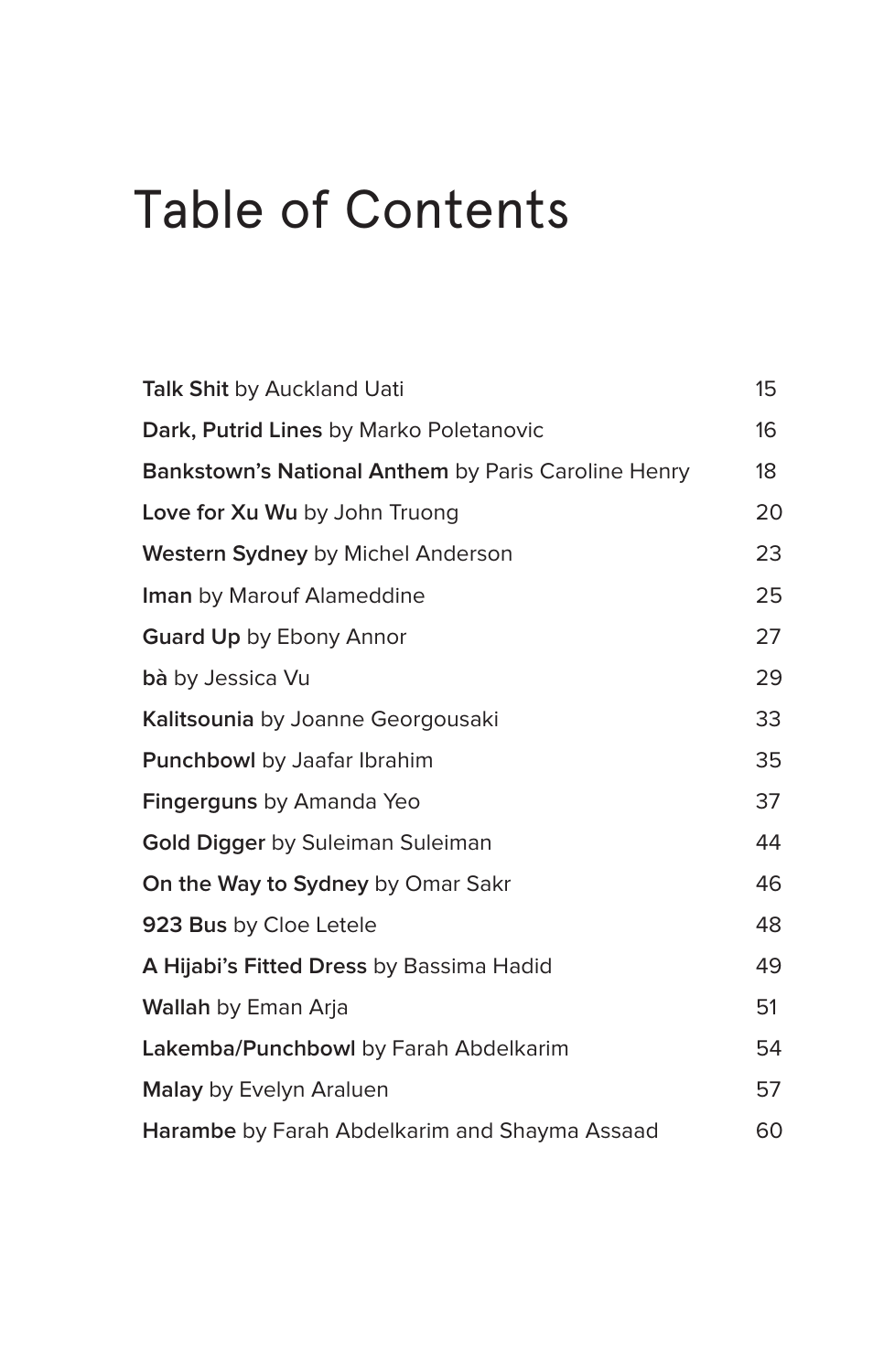| Weo Weo Weo by Norita Rizvi                          | 62  |
|------------------------------------------------------|-----|
| Myuran Sukumaran: Part 1 by Shirley Le               | 63  |
| Myuran Sukumaran: Part 2 by Stephen Pham             | 69  |
| καλιιερα by Mariam Al Asaad                          | 74  |
| Oreo by Hikmah Tebe                                  | 76  |
| <b>Sik Chik by Tamar Chnorhokian</b>                 | 78  |
| Pitbull and Maria by Shayma Assaad, Farah Abdelkarim | 84  |
| and Aqeela Shauab                                    |     |
| <b>Bigge Park by Catherine Prasad</b>                | 86  |
| <b>Sharia and Cigarettes by Peter Polites</b>        | 88  |
| White Converse by Safa El-Mazloum                    | 95  |
| <b>Orange by Tien Tran</b>                           | 97  |
| Shu?! by Aya Elgamal                                 | 102 |
| Conversations: feathers, quandongs and tracks        | 105 |
| by Emma Hicks                                        |     |
| Second Plate by Samar El-Charif                      | 114 |
| Sister Sister by Abigail Chand                       | 117 |
| Jumper by Monikka Eliah                              | 119 |
| <b>Goldfish by Tasnim Alam</b>                       | 125 |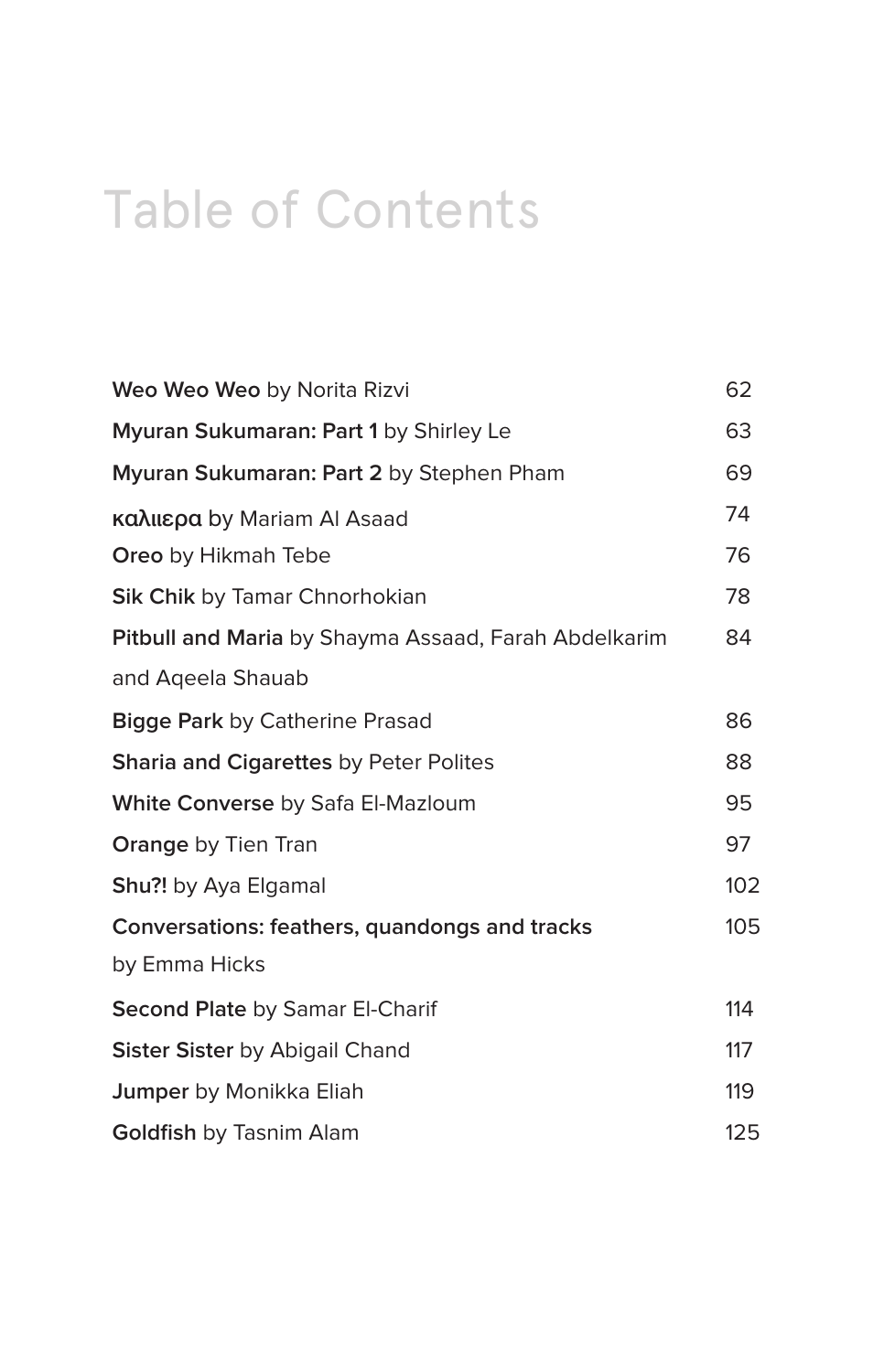| Fat Man by Maya Ali                                  | 127 |
|------------------------------------------------------|-----|
| Thirteen Ways of Looking at a Pen by Kane Harrington | 129 |
| <b>Pearly Blacks by Gabriella Florek</b>             | 132 |
| Ayat Al Kursi by Ushna Fatima                        | 136 |
| Lahme by Yazmeen Akoum                               | 138 |
| Work Fucked Up My Life by Ageela Shauab              | 140 |
| <b>Bullshit Delusions by Samantha Hogg</b>           | 141 |
| On the Way Home by Sam Sabri                         | 145 |
| <b>Gunfire in Midnight by Aws Al Khamisi</b>         | 149 |
| Last Gift by Azeez Azeez                             | 150 |
| The First Day of Ramadan by Belal Shahoud            | 151 |
| Iran Syria by Ghadeer Darraji                        | 154 |
| <b>Forget All Things by Sam Nathim Naeem</b>         | 156 |
| Hard Days by Saman Al Zuhairi                        | 158 |
| Covered Us by Savyo Yonan                            | 160 |
| The Old Days in Syria by Adam Alsabahi               | 161 |
| Carrying my Father by Ameer Alkhamis                 | 163 |
| <b>Bak Mandi by Adam Phillip Anderson</b>            | 165 |
| <b>Shababs</b> by Dani Mejbel                        | 172 |
|                                                      |     |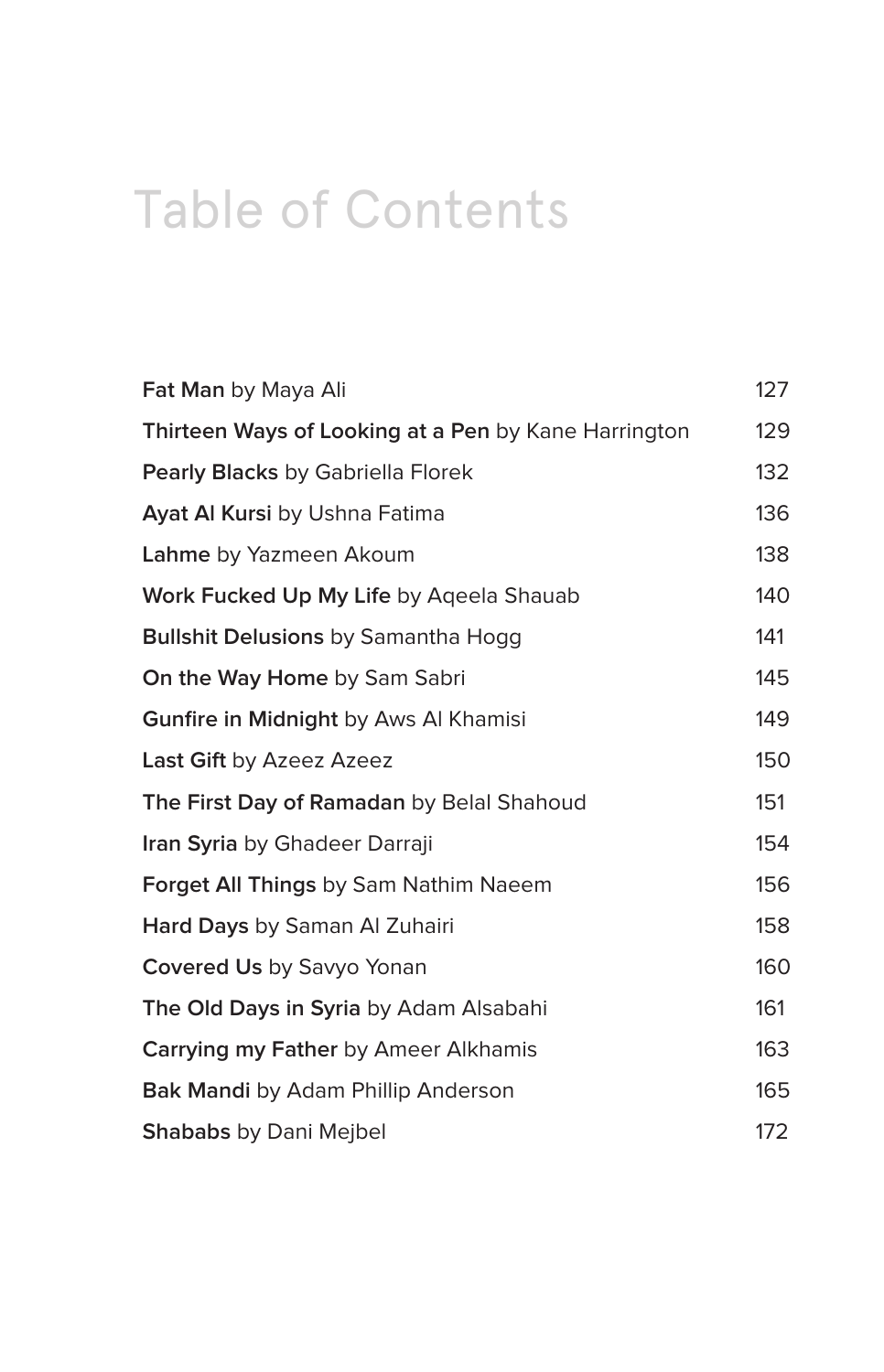| <b>Florent by Jason Gray</b>                  | 173 |
|-----------------------------------------------|-----|
| <b>Tyriece Peachey</b>                        | 178 |
| <b>Brandon Gale</b>                           | 180 |
| Marko Bogic                                   | 181 |
| <b>Trinity Wensley</b>                        | 182 |
| Dominic Mills                                 | 184 |
| Kasey Weightman                               | 186 |
| <b>Trenton Fynn</b>                           | 188 |
| Samantha Snedden                              | 190 |
| <b>Tellah Edwards</b>                         | 192 |
| <b>Riley Kefford</b>                          | 194 |
| Lachlan Holmes                                | 196 |
| Jamil Janif                                   | 198 |
| <b>Chelsea Randell</b>                        | 199 |
| Tahlia Blacklock, Kiah Bolt and Mikayla Kumar | 201 |
| Mikayla Kumar                                 | 202 |
| <b>Colt Currell</b>                           | 203 |
| <b>Hayley Laws</b>                            | 205 |
| <b>Harrison Randell</b>                       | 206 |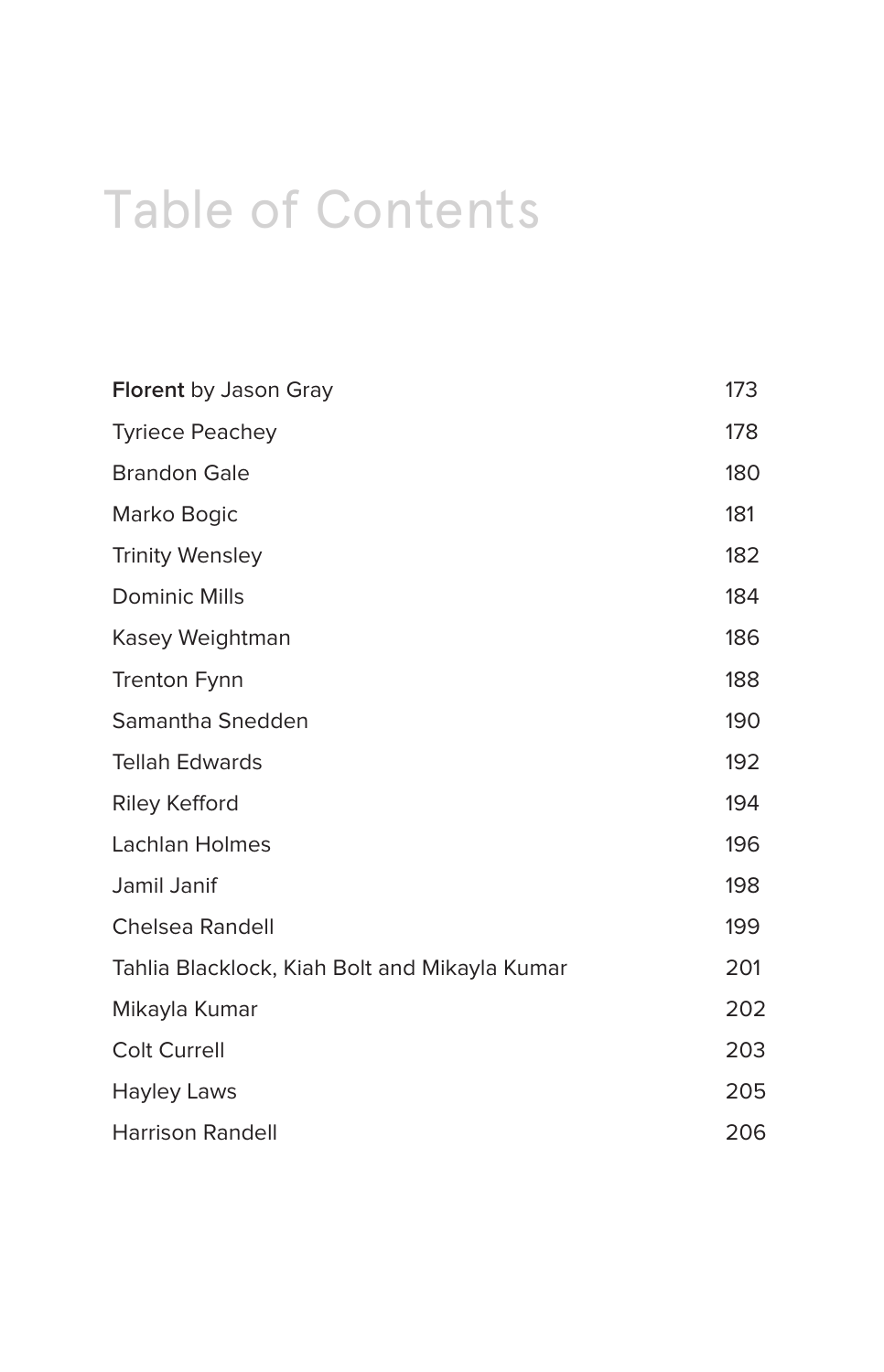| Caitlin Laws | 207 |
|--------------|-----|
| Isaac Miller | 210 |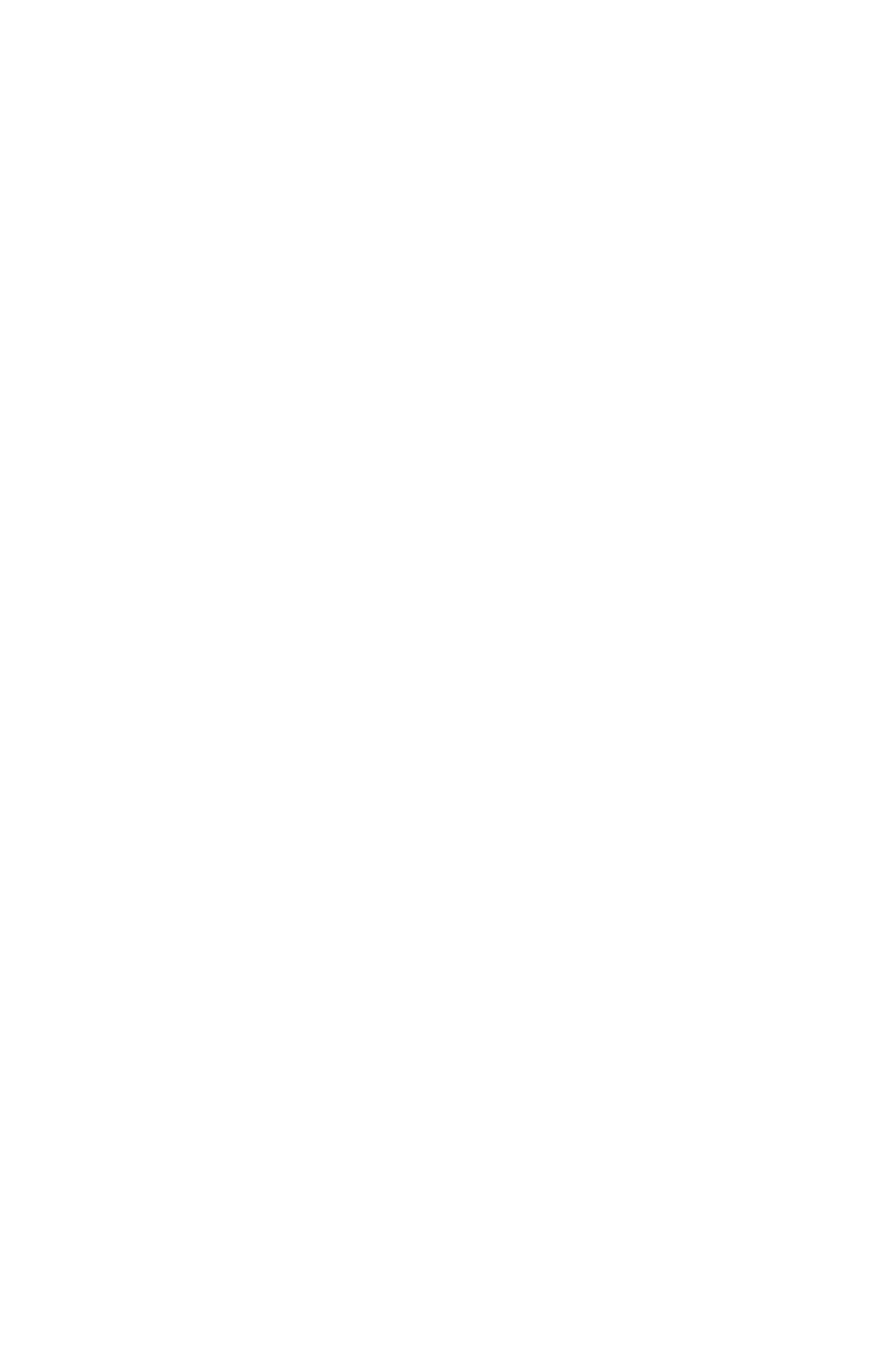# Talk Shit

*Auckland Uati*

Don't fuck with a Samoan lady. They always have a fire under their bellies just waiting to get lit. Samoan families talk shit. One time my cousin Paulo said, 'We bought a new PS4 today.' Even though he didn't. Mum rubbed her belly and said with big eyes, 'Ohh we bought that ages ago.' We didn't have shit. We never have shit.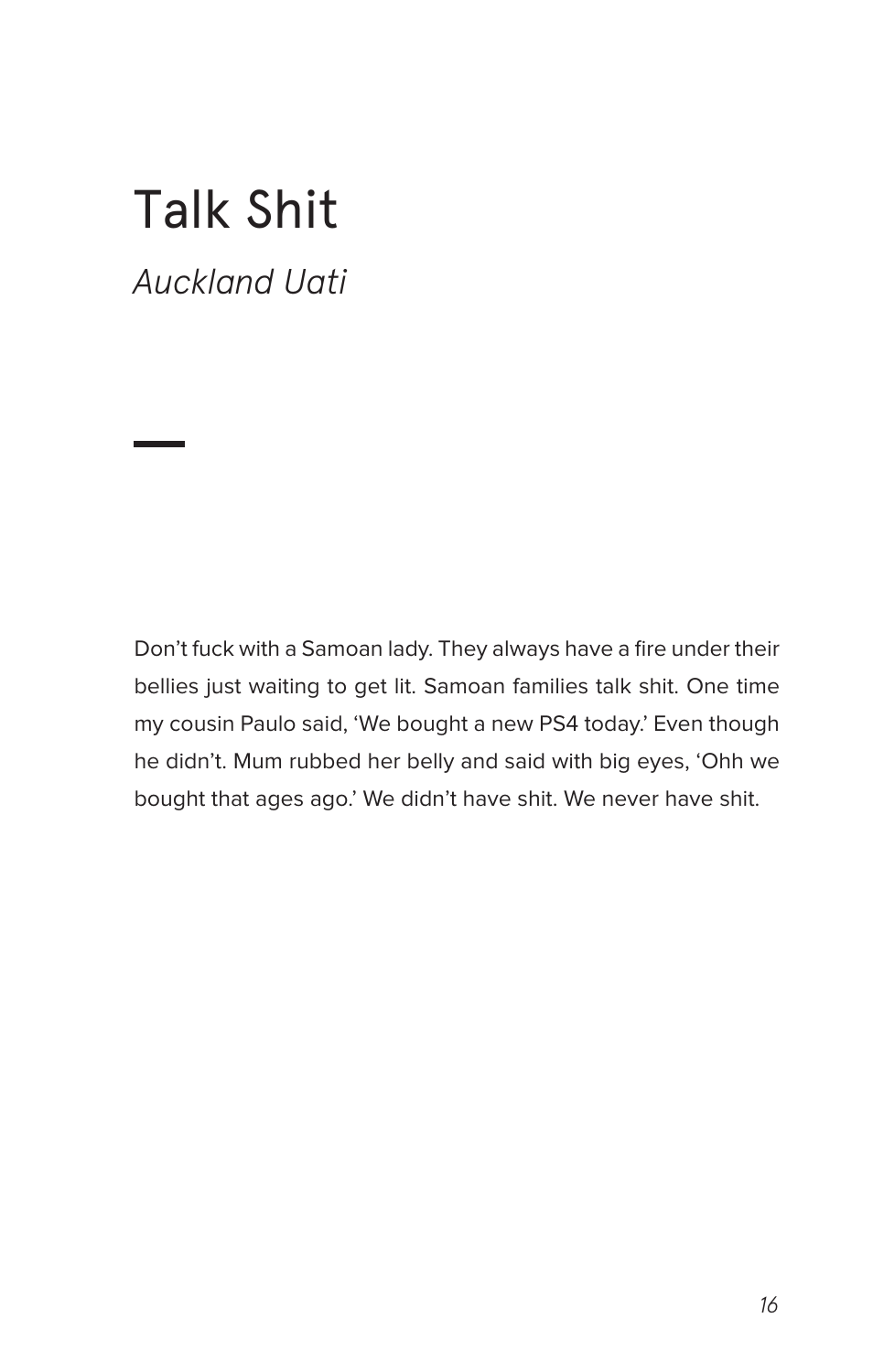# Dark, Putrid Lines

*Marko Poletanovic*

#### *⁄ The Meet*

I arrived at the car park at Centro late as usual of course. My friends were already there with their JDMs all organised, prepped and ready for the race. We took it down to the Hume Highway just past the reservoir. Two paved lines of the traffic-plagued road were about to receive a couple more sets of tyres. We each lined up at the lights: Suly in his RX7, Toey in his 2JZ, Jaaf in his R32, Fouf in his STI, and me in my R34 Skyline. The lights shortly after like half an hour, turned green. The windows of nearby shook, and the road was rumbling. Us boys scarred dark, putrid lines and tyre smoke on the road, and floored it down the highway, quickly approaching 100/mph.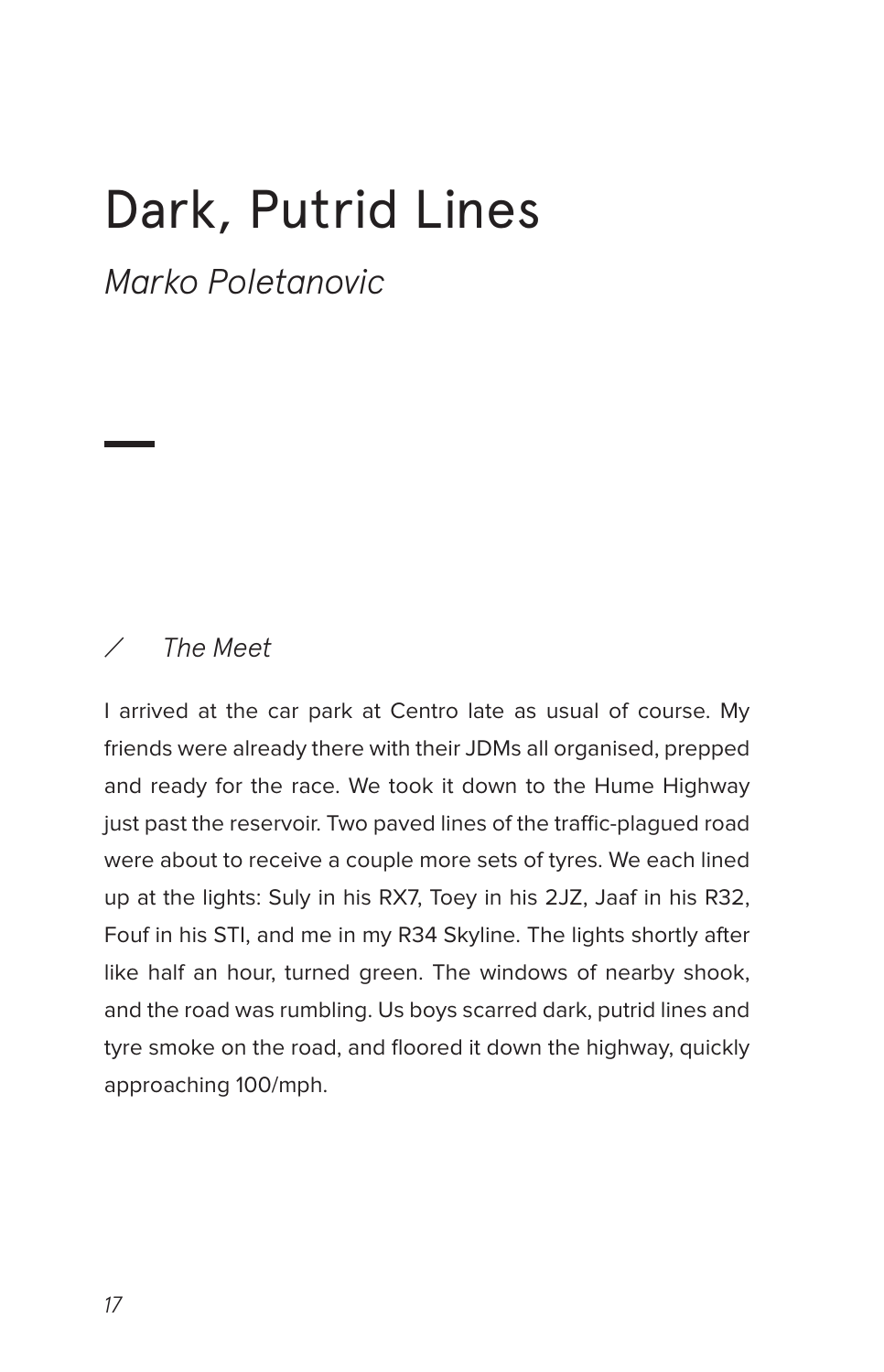#### *⁄ Krispy Kreme*

I was in my Twin Turbo Supra as I clocked 187/mph on the Hume Highway. The coppers pulled me over to the side of the road and straight away a tall fat shit gets out of the car and comes to my window. I had a twelve pk of Krispy Kreme glazed donuts on the lap of some chick in the passenger seat.

'Do you know why I pulled you over?' said the fat copper with a bogan as accent.

'Cause you smelt my Krispy Kreme, didn't ya?'